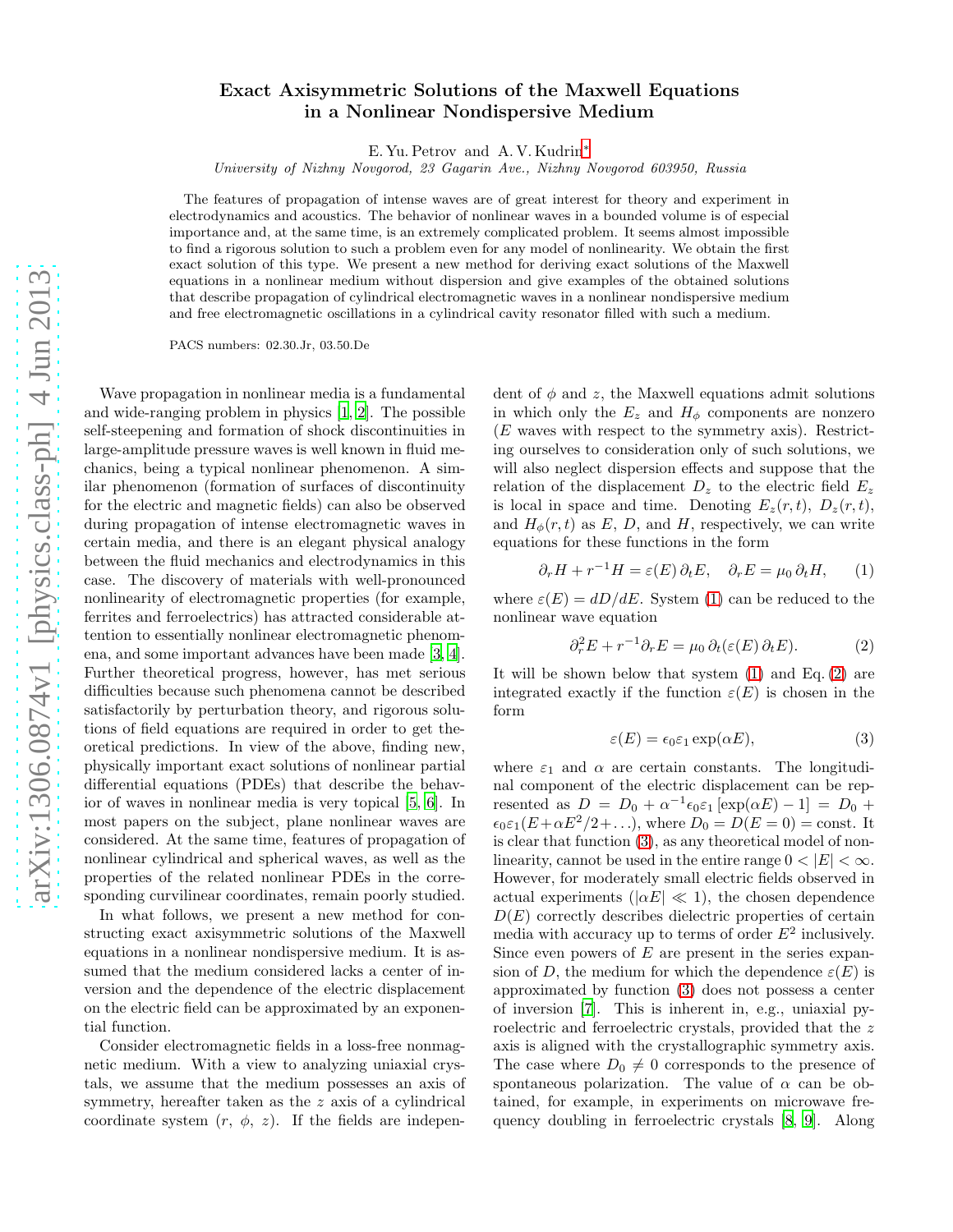with the medium properties, another factor leading to lack of a center of inversion can be the presence of a strong external electric field [\[7\]](#page-4-4). For example, let an isotropic medium in which  $D = \epsilon_0 \epsilon_1 E_z + \chi^{(3)} E_z^3$ , where  $\chi^{(3)} = \text{const}$  [\[4\]](#page-4-1), be placed in a uniform static electric field  $\mathbf{E} = E_0 \hat{\mathbf{z}}_0$ . Representing the total field as  $E_z = E_0 + E$ , we obtain the term proportional to  $E^2$  in the expansion of D. Thus, with appropriately chosen constants  $D_0$ ,  $\varepsilon_1$ , and  $\alpha$ , formula [\(3\)](#page-0-2) correctly describes dielectric properties of media lacking a center of inversion in the case of weak nonlinearity where we can restrict ourselves to the quadratic (in  $E$ ) correction term to the linear dependence of D on E.

Note that the forthcoming results can also be related to magnetic media lacking a center of inversion, such as ferromagnetic crystals. To this end, one should consider H waves, for which  $H_z \neq 0$  and  $E_{\phi} \neq 0$ , and put  $dB_z/dH_z = \mu_0 \mu_1 \exp(\nu H_z).$ 

Let us use the following ansatz in system  $(1)$ :

<span id="page-1-1"></span>
$$
E = \alpha^{-1}(u - 2\xi), \quad H = \varepsilon_1^{1/2}(Z_0 \alpha)^{-1} e^{-\xi}(v - 2\eta), \tag{4}
$$

where  $\xi = \ln(r/r_0), \eta = t(\epsilon_0 \epsilon_1 \mu_0)^{-1/2}/r_0, Z_0 =$  $(\mu_0/\epsilon_0)^{1/2}$ , and  $r_0$  is an arbitrary constant with the dimension of length. In the new variables, we have

<span id="page-1-0"></span>
$$
\partial_{\xi} u = \partial_{\eta} v, \quad \partial_{\xi} v = e^{u} \partial_{\eta} u.
$$
 (5)

System [\(5\)](#page-1-0) has particular solutions in which one of the functions  $u$  and  $v$  can be expressed in terms of the other:

<span id="page-1-2"></span>
$$
u = F(\xi \pm \eta e^{-u/2}), \quad v = \pm 2(e^{u/2} - 1).
$$
 (6)

Here,  $F$  is an arbitrary differentiable function. Similar solutions, which are analogous to the Riemann solutions in fluid mechanics, have been obtained in [\[3](#page-4-0)]. However, it can easily be verified that ansatz [\(4\)](#page-1-1) does not make it possible to arrive at physically admissible solutions for  $E_z$  and  $H_{\phi}$  on the basis of [\(6\)](#page-1-2) in our case [\[10\]](#page-4-7), and somewhat another approach should be used. The approach is based on the application of a hodograph transformation for seeking solutions for which the Jacobian  $D(u, v)/D(\xi, \eta)$  is nonzero. Using u and v as independent variables, we obtain from [\(5\)](#page-1-0) the system of linear equations

<span id="page-1-3"></span>
$$
\partial_v \eta = \partial_u \xi, \quad \partial_u \eta = e^u \partial_v \xi.
$$
 (7)

Excluding  $\eta$  from [\(7\)](#page-1-3) yields the equation  $\partial_{\mu}^2 \xi = e^{\mu} \partial_{\nu}^2 \xi$ , which, by making the replacement  $w = 2e^{u/2}$ , reduces to

<span id="page-1-4"></span>
$$
\partial_w^2 \xi + w^{-1} \partial_w \xi = \partial_v^2 \xi. \tag{8}
$$

A remarkable symmetry property of system [\(1\)](#page-0-0) with exponential nonlinearity is that it is reduced to a linear wave equation of form [\(8\)](#page-1-4) for cylindrical waves by application of the above-described substitutions and the hodograph transformation. However, initial and boundary conditions for the fields  $E$  and  $H$  in the new variables  $\xi$  and  $\eta$  can become much more complicated. This may cause the necessity of numerically solving even linear equation [\(8\)](#page-1-4). Nevertheless, it is possible to propose a comparatively simple analytical method which permits one to find physically admissible exact solutions of system [\(1\)](#page-0-0). The idea of the method consists in the following. At first, one should find an analytical solution to the problem of propagation of cylindrical  $E$  waves in a medium with the linear dependence  $D_z = D_0 + \epsilon_0 \varepsilon_1 E_z$ . Assume that such a solution is known and we have the functions  $E$  and  $H$  satisfying the linear field equations and the specified initial and boundary conditions. The characteristic spatial scale determined by these conditions for the problem considered will be denoted by a. We also introduce the dimensionless variables  $\rho = r/a$ and  $\tau = t(\epsilon_0 \varepsilon_1 \mu_0)^{-1/2}/a$ . Then it is convenient to represent the solution of the linear problem in the form

<span id="page-1-6"></span>
$$
E \equiv E_z = \mathcal{E}(\rho, \tau), \quad H \equiv H_\phi = Z_0^{-1} \varepsilon_1^{1/2} \mathcal{H}(\rho, \tau), \quad (9)
$$

where the functions  $\mathcal E$  and  $\mathcal H$  satisfy the system

<span id="page-1-8"></span>
$$
\partial_{\rho} \mathcal{H} + \rho^{-1} \mathcal{H} = \partial_{\tau} \mathcal{E}, \quad \partial_{\rho} \mathcal{E} = \partial_{\tau} \mathcal{H}.
$$
 (10)

We write the quantities  $\xi$  and  $\eta$  as

<span id="page-1-5"></span>
$$
\xi = C_1 \mathcal{E}(w, v) + \ln \frac{w}{2}, \quad \eta = \frac{C_1}{2} w \mathcal{H}(w, v) + \frac{v}{2}, \quad (11)
$$

where  $C_1$  is an arbitrary constant. It can easily be verified by straightforward differentiation that functions [\(11\)](#page-1-5) satisfy system [\(7\)](#page-1-3). Using formulas [\(4\)](#page-1-1), we can pass to the initially used quantities  $r, t, E$ , and  $H$  in [\(11\)](#page-1-5). Putting  $C_1 = -\alpha/2$  and  $r_0 = 2a$  ensures that the resulting solution will go into solution [\(9\)](#page-1-6) in the linear case. Bearing this in mind, after some simple algebra we obtain

<span id="page-1-7"></span>
$$
E = \mathcal{E}\left(\rho e^{\alpha E/2}, \tau + \alpha Z_0 \rho H/(2\sqrt{\varepsilon_1})\right),
$$
  

$$
H = \frac{\varepsilon_1^{1/2}}{Z_0} e^{\alpha E/2} \mathcal{H}\left(\rho e^{\alpha E/2}, \tau + \alpha Z_0 \rho H/(2\sqrt{\varepsilon_1})\right).
$$
 (12)

These expressions give an exact solution of system [\(1\)](#page-0-0) in implicit form and describe axisymmetric electromagnetic fields in the nonlinear medium considered. For the known functions  $\mathcal E$  and  $\mathcal H$ , which are determined by solving the linear problem, and given values of  $\rho$  and  $\tau$ , formulas [\(12\)](#page-1-7) represent a system of two transcendental equations in  $E$ and H. In the limit  $\alpha \to 0$ , the solution obtained goes into solution [\(9\)](#page-1-6) of the linear problem, but, generally, corresponds to somewhat different initial or boundary conditions compared with those satisfied by functions [\(9\)](#page-1-6). Let us now discuss some particular examples to better understand the essence of this method.

Initial value problem. Let the initial field distributions

<span id="page-1-9"></span>
$$
E_z|_{t=0} \equiv \mathcal{E}(\rho, 0) = \beta (1 + \rho^2)^{-3/2}, \quad H_{\phi}|_{t=0} \equiv 0, \tag{13}
$$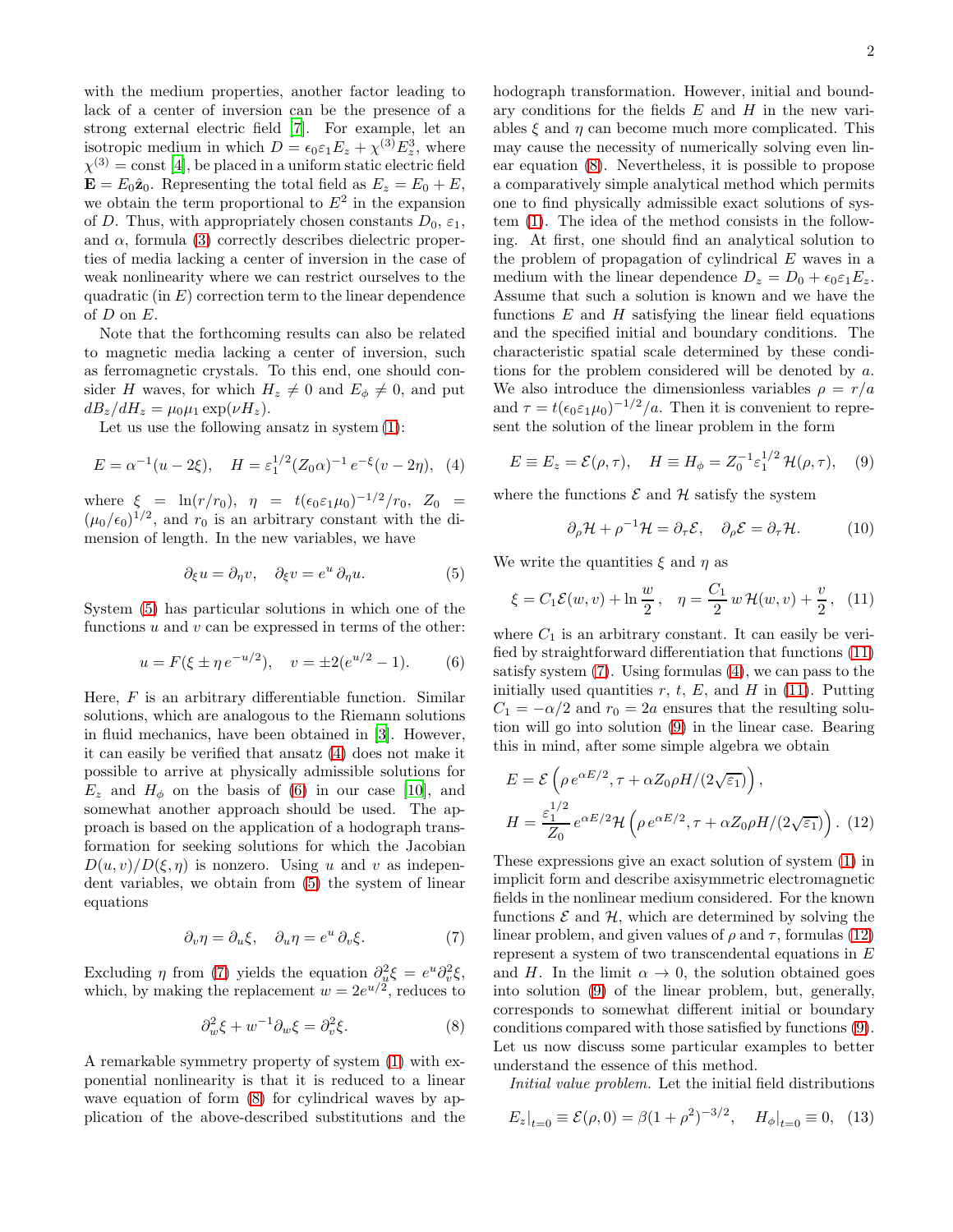where  $\beta$  is a certain constant, be specified in a linear medium with constant dielectric permittivity  $\varepsilon = \epsilon_0 \varepsilon_1$ . To find  $E_z$  and  $H_{\phi}$  for  $t > 0$ , we apply the Hankel transform and obtain a solution of system [\(10\)](#page-1-8) under initial conditions [\(13\)](#page-1-9) as follows:

<span id="page-2-0"></span>
$$
\mathcal{E}(\rho,\tau) = \beta \operatorname{Re} \left\{ (1 - i\tau) [(1 - i\tau)^2 + \rho^2]^{-3/2} \right\},
$$
  

$$
\mathcal{H}(\rho,\tau) = \beta \rho \operatorname{Re} \left\{ i [(1 - i\tau)^2 + \rho^2]^{-3/2} \right\}.
$$
 (14)

We now write the corresponding exact solution of non-linear system [\(1\)](#page-0-0) with  $\varepsilon(E)$  in form [\(3\)](#page-0-2). Substituting  $\mathcal E$ and  $H$  given by [\(14\)](#page-2-0) into [\(12\)](#page-1-7), we have

<span id="page-2-1"></span>
$$
E = \beta \operatorname{Re} \left\{ (1 - i\theta)[(1 - i\theta)^2 + \rho^2 e^{\alpha E}]^{-3/2} \right\},
$$
  

$$
H = \frac{\beta \varepsilon_1^{1/2}}{Z_0} e^{\alpha E} \rho \operatorname{Re} \left\{ i[(1 - i\theta)^2 + \rho^2 e^{\alpha E}]^{-3/2} \right\}. \quad (15)
$$

Hereafter,  $\theta = \tau + \alpha Z_0 \rho H / (2 \sqrt{\varepsilon_1})$ . Once the solution of nonlinear equations [\(1\)](#page-0-0) is found, it is a simple matter to examine what initial conditions are satisfied by it. Substituting  $\tau = 0$  into Eqs. [\(15\)](#page-2-1), we get

<span id="page-2-2"></span>
$$
E = \beta[1 + \rho^2 \exp(\alpha E)]^{-3/2}, \quad H \equiv 0.
$$
 (16)

As a result, the implicit functions  $E(\rho, \tau)$  and  $H(\rho, \tau)$ determined by formulas [\(15\)](#page-2-1) give the exact solution of the Cauchy problem for system (1) under initial conditions [\(16\)](#page-2-2).



FIG. 1. Radial distributions of the electric field (solid curves) and magnetic field (dashed curves) at various times  $\tau$ . The dotted curve corresponds to  $\mathcal{E}(\rho, 0)$  in Eqs. [\(13\)](#page-1-9).

Fig. 1 shows results of numerical calculations of E and H by formulas [\(15\)](#page-2-1) in the case where  $\alpha\beta = 1$  and  $\varepsilon_1 = 2$ . The electric and magnetic fields as functions of the coordinate  $\rho$  are shown by the solid and dashed curves, respectively, at various times  $\tau$ . The dotted curve corresponds to the initial distribution  $(13)$  of the field  $E$  in the auxiliary linear problem. It is evident that even for a sufficiently strong nonlinearity ( $\alpha\beta = 1$ ), the difference between the initial conditions [\(13\)](#page-1-9) and [\(16\)](#page-2-2) is small. Fig. 1 shows that the wave-profile part for which  $E/\beta$  increases in the wave propagation direction becomes steeper with time, thereby exhibiting the so-called self-steepening. As a result, inflection of the wave profile occurs at a certain point  $\rho = \rho^*$  at the time instant  $\tau = \tau^*$ . For  $\tau > \tau^*$ , three different values of both  $E$  and  $H$ , which satisfy sys-tem [\(15\)](#page-2-1), correspond to one value of  $\rho$ , so that the curves of E and H become ambiguous for a given  $\tau$ . Due to this fact, discontinuities of the wave components appear at the inflection point [\[11\]](#page-4-8), which corresponds to the formation of a cylindrical shock electromagnetic wave. Upon appearance of discontinuities, the solution in form [\(15\)](#page-2-1) ceases to be suitable.

The appearance of discontinuities of electromagnetic quantities results from neglecting dispersion. Its influence leads to that the fields vary continuously under actual conditions. In this case, by a shock wave one should understand a sufficiently rapid variation in the field components on a certain moving interval. The thickness of this interval (shock front) sets so as to enable the polarization of the medium to switch from one value to the other.

Boundary value problem. Now consider a cavity resonator, which is a perfectly conducting circular cylinder of radius a and height L. We assume that the  $z$  axis is aligned with the cavity axis and the perfectly conducting end walls of the cavity are at  $z = 0$  and  $z = L$ . In the case where the cavity resonator is filled with a linear medium having the permittivity  $\varepsilon = \epsilon_0 \varepsilon_1 = \text{const}, E_{0n0}$ (TM<sub>0n0</sub>) modes can exist in the cavity. The  $E_z$  and  $H_{\phi}$ components, which are nonzero in these modes, are independent of  $\phi$  and z, and are described by the solutions of system [\(10\)](#page-1-8) with the boundary conditions

<span id="page-2-4"></span>
$$
E_z|_{r=a} \equiv \mathcal{E}(1,\tau) = 0, \ \ |E_z|_{r=0} \equiv |\mathcal{E}(0,\tau)| < \infty. \tag{17}
$$

Such solutions are well-known and their derivation can be found elsewhere [\[12](#page-4-9)]. Substituting the functions  $\mathcal E$ and  $H$ , which describe the  $E_{0n0}$  modes, into Eqs. [\(12\)](#page-1-7), we obtain the solution of nonlinear equations [\(1\)](#page-0-0) in the form

<span id="page-2-3"></span>
$$
E = A J_0(\kappa_n \rho e^{\alpha E/2}) \cos(\kappa_n \theta),
$$
  
\n
$$
H = -A Z_0^{-1} \varepsilon_1^{1/2} e^{\alpha E/2} J_1(\kappa_n \rho e^{\alpha E/2}) \sin(\kappa_n \theta),
$$
 (18)

where  $J_m$  is a Bessel function of the first kind of order m,  $\kappa_n$  is the nth root of the equation  $J_0(\kappa) = 0$ , and A is an arbitrary amplitude factor. Note that the field  $E = 0$ satisfies the transcendental equations [\(18\)](#page-2-3) for any  $\tau$  if  $\rho = r/a = 1$ . Therefore, the boundary conditions [\(17\)](#page-2-4) remain valid for the implicit function  $E(\rho, \tau)$  defined by Eqs. [\(18\)](#page-2-3). Thus, formulas [\(18\)](#page-2-3) yield an exact solution of the nonlinear boundary value problem for system [\(1\)](#page-0-0) under conditions [\(17\)](#page-2-4) and describe free electromagnetic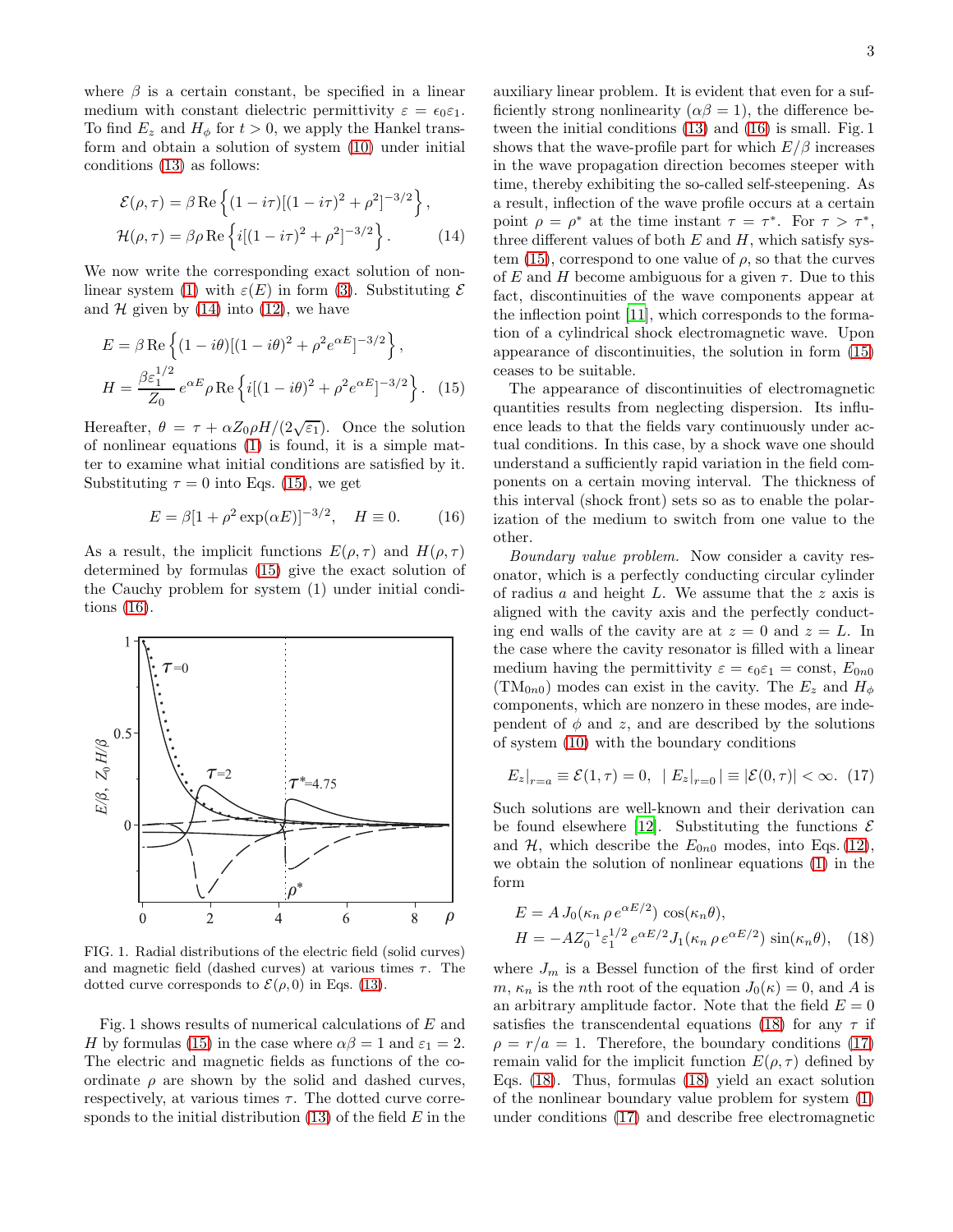oscillations in a cylindrical cavity filled with a nonlinear medium.

Implicit solutions  $E$  and  $H$  given by Eqs. [\(18\)](#page-2-3) and corresponding to a certain index  $n$  are periodic functions of time t with period  $T_n = 2\pi/\omega_n$ , where  $\omega_n =$  $\kappa_n(\epsilon_0 \epsilon_1 \mu_0)^{-1/2} a^{-1}$  is an eigenfrequency of the  $E_{0n0}$ mode. Along with the fundamental frequency  $\omega_n$  for each  $n$ , the Fourier time series expansions of the functions  $E$ and H also contain terms at the multiple frequencies  $l\omega_n$ , where  $l$  is an integer. The contribution of harmonics with  $l \geq 2$  determines the role of nonlinear effects which manifest themselves as deviations of the quantities  $E$  and  $H$ from their values corresponding to the  $E_{0n0}$  mode in a cavity with  $\varepsilon = \epsilon_0 \varepsilon_1 = \text{const}$  in the linear case  $(\alpha = 0)$ .



FIG. 2. (a) Electric and magnetic fields as functions of  $\rho$  (solid and dashed lines, respectively) in the  $n = 1$  mode at times  $\tau_1 = \pi/(4\kappa_1), \tau_2 = \pi/(2\kappa_1), \text{ and } \tau_3 = 5\pi/(4\kappa_1).$  Oscillograms of the fields at (b)  $\rho = 0.2$  and (c)  $\rho = 0.7$ .

Let us now turn to results of calculations of the quantities E and H by formulas [\(18\)](#page-2-3). Fig. 2(a) shows snapshots of the normalized field components  $E/A$  and  $Z_0H/A$  in the lowest mode ( $n = 1$  and  $\kappa_1 \simeq 2.4$ ) as functions of  $\rho$  at fixed instants of time  $\tau$ . Figs. 2(b) and 2(c) show the oscillograms of the field components at two points  $\rho = 0.2$ and  $\rho = 0.7$  for  $n = 1$ . Similar curves for a mode with  $n = 2$  and  $\kappa_2 \simeq 5.5$  are presented in Fig. 3. Figs. 2 and 3 were plotted for  $\alpha A = 0.5$  and  $\varepsilon_1 = 2$ . The presented plots show that the nonlinear effects become more pronounced with increasing  $n$  and depend significantly on the coordinate  $\rho$ , i.e., location of the observation point inside the cavity. For example, the field oscillograms in Fig. 3(b) are analogous to those in the linear case. However, in Fig.  $3(c)$  we see that the field E varies at the frequency  $\omega_2$ , while the field H, at the second harmonic  $2\omega_2$ . For the higher modes with  $n > n^*$ , where  $n^*$  is an integer



FIG. 3. (a) The same as in Fig. 2(a), but for the  $n = 2$  mode at  $\tau_1 = \pi/(4\kappa_2)$ ,  $\tau_2 = \pi/(2\kappa_2)$ , and  $\tau_3 = 5\pi/(4\kappa_2)$ . Field oscillograms at (b)  $\rho = 0.2$  and (c)  $\rho = 0.7$ .

depending on the parameter  $\alpha A$ , the functions  $E(\rho, \tau)$ and  $H(\rho, \tau)$  determined by [\(18\)](#page-2-3) become ambiguous in a certain domain of values of the variables  $\rho$  and  $\tau$ . Since such behavior is not physically admissible, one should expect field discontinuities at the ambiguity points. The time dependences  $E(\tau)$  and  $H(\tau)$  can then be discontinuous (relaxation) oscillations, and the solutions [\(18\)](#page-2-3) obtained without allowance for dispersion become inapplicable. However, it is important to emphasize that for weak nonlinearity ( $|\alpha A| \ll 1$ ), the number  $n^*$  is large (e.g.,  $n^* = 9$  for  $\alpha A = 0.5$ ) and solutions [\(18\)](#page-2-3) for  $n < n^*$ are single-valued continuous functions of coordinates and time. Due to this fact, the exact solutions found seem to be of great practical interest and can be used for analysis of, e.g., ferroelectric resonators.

In conclusion, we note that the proposed method makes it to possible to easily generate various physically interesting solutions of nonlinear system [\(1\)](#page-0-0), starting from the corresponding solutions of linear field equations. Therefore, this method has significant advantages over the direct numerical solution of that system.

This work was supported by the RFBR (project no. 09–02–00164-a) and the Russian Federal Program "Kadry."

- ∗ [kud@rf.unn.ru](mailto:kud@rf.unn.ru)
- <span id="page-3-1"></span><span id="page-3-0"></span>[1] G. B. Whitham, *Linear and Nonlinear Waves* (Wiley, New York, 1974).
- <span id="page-3-2"></span>[2] M. J. Ablowitz and H. Segur, Solitons and the Inverse